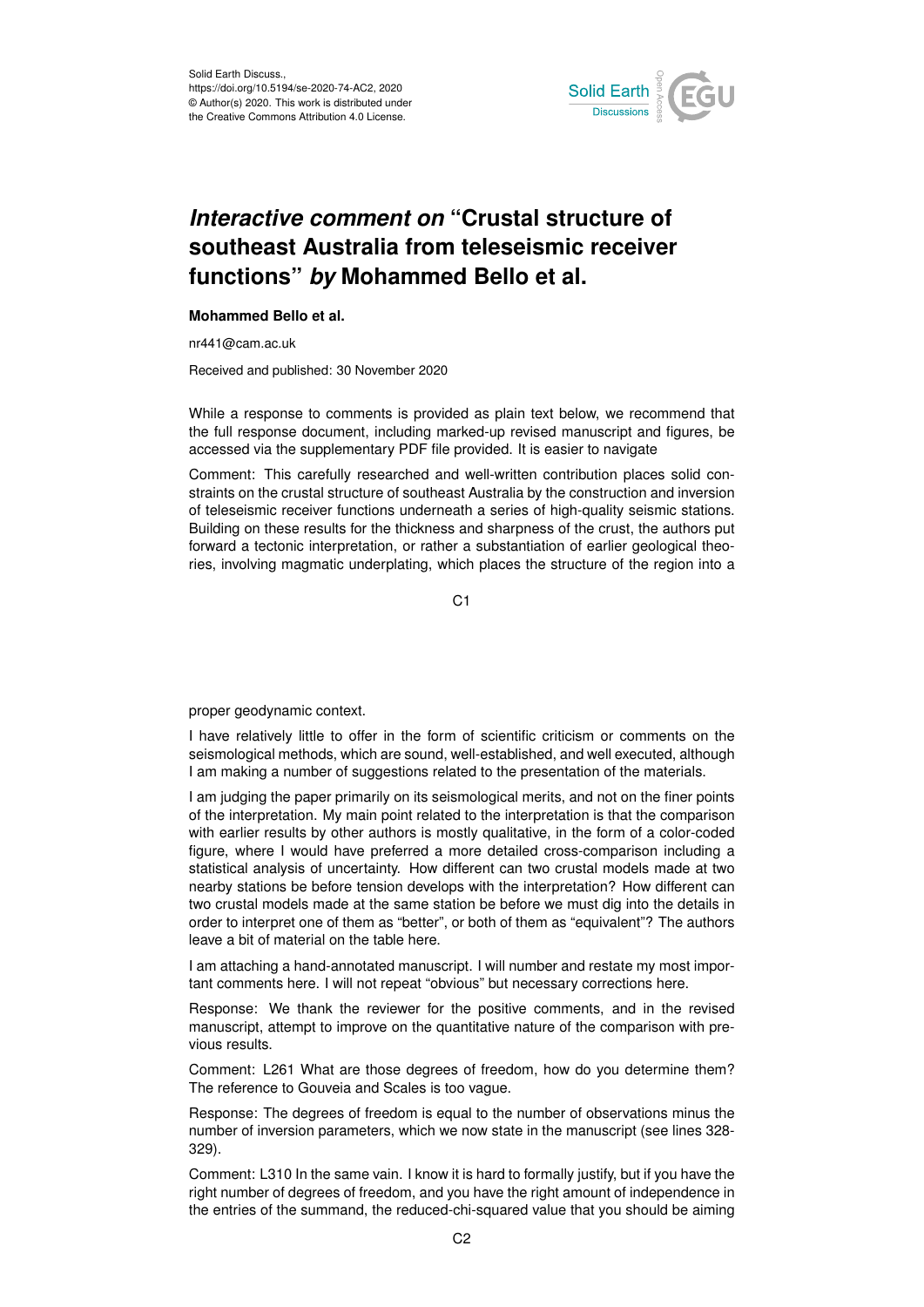for is 1. Are you looking at the distribution of your misfits to establish that they ARE indeed chi-squared distributed? Are you sure that you are using the right amount of degrees of freedom? Are you sure that your lowest chi-squared values are not overly optimistic (as in: that they could be nearly perfect fits to models with too many free parameters).

Response: This is a fair point, and ideally one would be aiming for a value of 1 to fit the data. However, apart from getting the number of degrees of freedom right, the noise estimate is also a factor, and its absolute value is poorly constrained. This may be why the chi-square values are on the low side, but we think it is reasonable to consider our measure of chi-square as a relative indicator of data fit, which we now acknowledge on lines 393-397. It is also worth noting that it is fairly typical of NA RF inversion studies to end up with chi-square misfit values well below 1 (e.g. Wu et al., 2015: Crustal shear wave velocity structure in the northeastern Tibet based on the Neighbourhood algorithm inversion of receiver functions. Geophysical Journal International, 212, 1920- 1931)

Comment: L832 I assume we are talking about the same criterion here, and so the caption should explicitly refer to it.

On the whole, I would like to read more about your misfit criterion, and I would like you to make explicit the now implicit distributional assumptions made about your metric.

Response: Yes, this is the same misfit measure, which is now clarified in the paper (see line 1014).

Comment: L831 I definitely would put the numbers in call-out boxes on the maps also. A color scale is hard to read for some, and any additional clarity that can be gleaned from a multiplicity of representation is to be welcomed.

Response: We now point out the depth values on the plots.

Comment: L835 Let the caption teach us how to read the top and bottom axes in the

 $C<sub>3</sub>$ 

left-hand panel.

Response: We have changed the caption as requested (see line 1012).

Comment: L850 Again, it is hard to see differences when they are presented on a busy colored map in a smooth gray-scale representation. A table would be nice in the main text. Spell out the differences, attempt to make sense of them relative to their uncertainty and their spatial proximity. Make us confident that your study is not just "another opinion", make us confident that other studies weren't just "another study", in other words:integrate the results of your an other studies and talk us through the similarities and differences. In the text, emphasize the common points and the differences, in particular in light of the interpretation.

Response: We have changed the relevant figures (Figure 6 and 10) to make it easier to read the variations in Moho depth, and changed the discussion to make it more integrated, along the lines suggested by the reviewer. Table 2 also provides a quantitative summary of all our new results.

Comment: L10, L15, L26 "understanding", "this", "explains" -> those are all vague terms. After reading the manuscript it became clear to me that you had more detail in mind, some of which you have room to put into the abstract.

Response: We have made some modifications to the Abstract to improve upon clarity.

Comment: L17 "postulated Precambrian continental" -> I propose "putative" if the postulate refers to the fragment being "continental" or "putatively" if it refers to being "Precambrian".

Response: We have implemented this change (see line 21).

Comment: L50, L55 -> Establish a consistent notation and typographical conventions

Response: This has been done.

Comment: L150, L152, L186, L186 -> Fix typos and inconsistencies